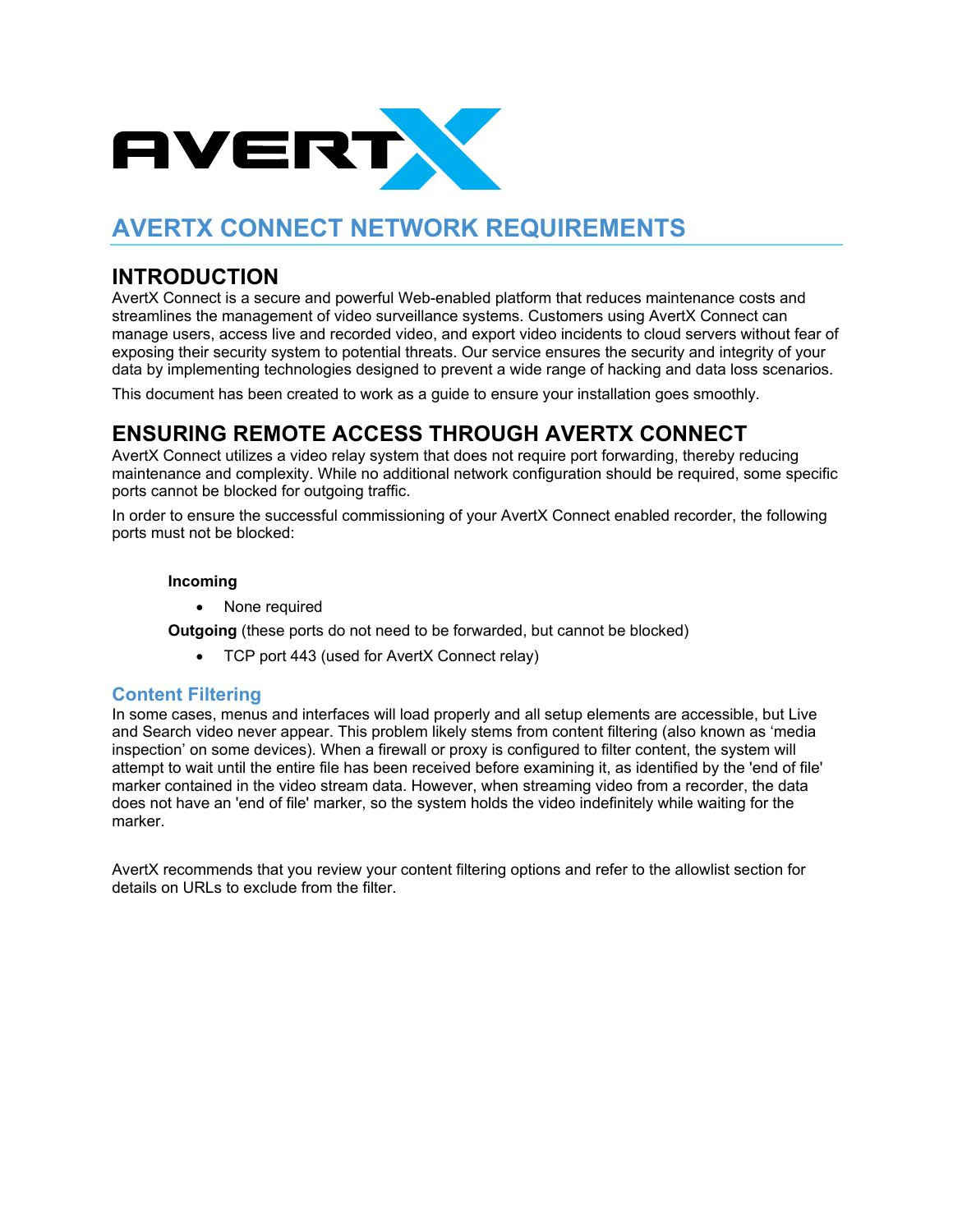# **ALLOWLIST REQUIREMENTS**

### **Network Allowlist Requirements**

If the network is preventing the recorder from communicating with AvertX Connect, it will prevent the service from making the necessary connection required for authenticating the recorder. This will require a Network Administrator to whitelist the hosts that the recorder will reach out to in order to make a connection to AvertX Connect.

| $\mathbf{K}$   | <b>Note</b> | We recommend adding the domains as documented below to your network allowlist instead of<br>the IP address the domains resolve to. If your network filter uses reverse DNS, it is<br>recommended to add your recorder to an exclusion range that is not filtered as our IP range<br>will resolve to amazonaws.com. |
|----------------|-------------|--------------------------------------------------------------------------------------------------------------------------------------------------------------------------------------------------------------------------------------------------------------------------------------------------------------------|
| $\mathbf{z}_1$ | <b>Note</b> | Communication with the relay service u5fgb.com uses a payload of message/http. This is an<br>embedded HTTP response message from the recorder to the client software. If your network<br>filter is blocking traffic to u5fgb.com you must allow "Content-Type" of "message/http" in your<br>network filter.        |

Ports TCP 80 and TCP 443 are utilized by default for each address unless otherwise specified. On highly secure networks, TCP port 443 can be used exclusively for communication [HTTPS/TLS].

The following locations are required for LAN Smart Forwarding (LSF) and communication with relay service:

#### **\*.\*.u5fgb.com (for recorders located in the United States) lsf-avx.u5fgb.com**



**Note** Adding \*.\*.u5fgb.com will allow communication to new relay services as they become available.

#### **connect.avertx.com (for communication with API services and AvertX Connect login portal)**

• TCP 443 only

Required for software updates, video clip export and thumbnail images (TCP 443 for all):

#### **avx-prod-devmon.s3.us-west-2.amazonaws.com**

#### **avx-prod-files.s3.amazonaws.com**

**avx-prod-media.s3.us-west-2.amazonaws.com**

The following locations are optional:

**stun.u5fgb.com (for peer to peer connections to improve performance)**

• UDP 3478

**\*.avertx.com (for support of future enhancements)**

• TCP 443 only

#### **assist.dvrsupportcenter.com (for temporary Remote Assist Session initiated by Technical Support)**

- TCP 443 only
- **1.cctv.pool.ntp.org (for support of NTP (Network Time Server)**
	- UDP 123 only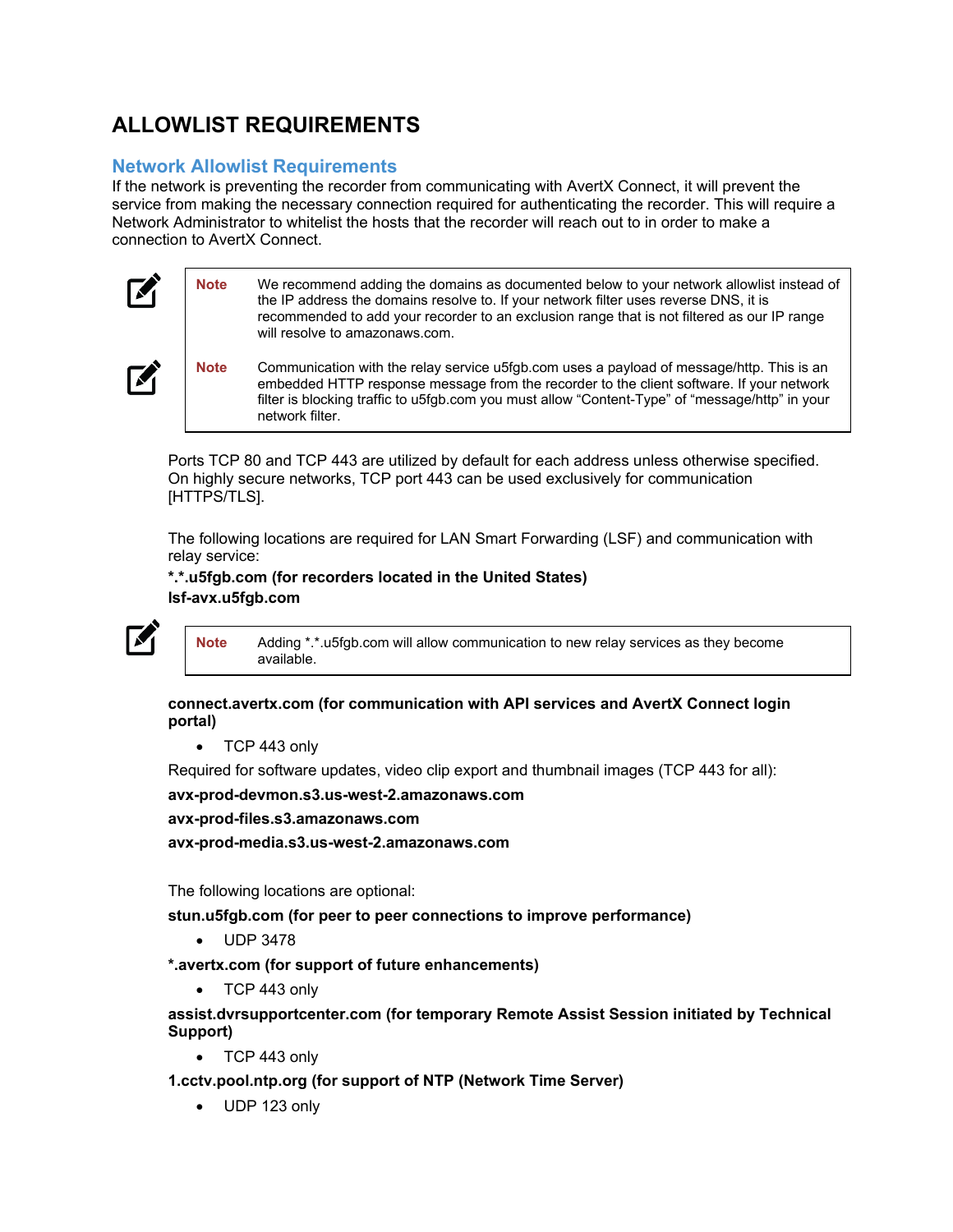

**Note** Cisco Iron Port devices may need a "Cisco Data Security" policy setup to allow POST traffic through. This will resolve issues with live video showing black when using relay.

### **Email Allowlist Requirements**

When using an email service that filters emails based on a allowlist, it is possible that communication from AvertX Connect will be blocked. Configuring your email server allowlist to accept incoming emails from AvertX Connect servers will prevent missed communication from AvertX Connect.

The following server is required:

**\*@connect.avertx.com**